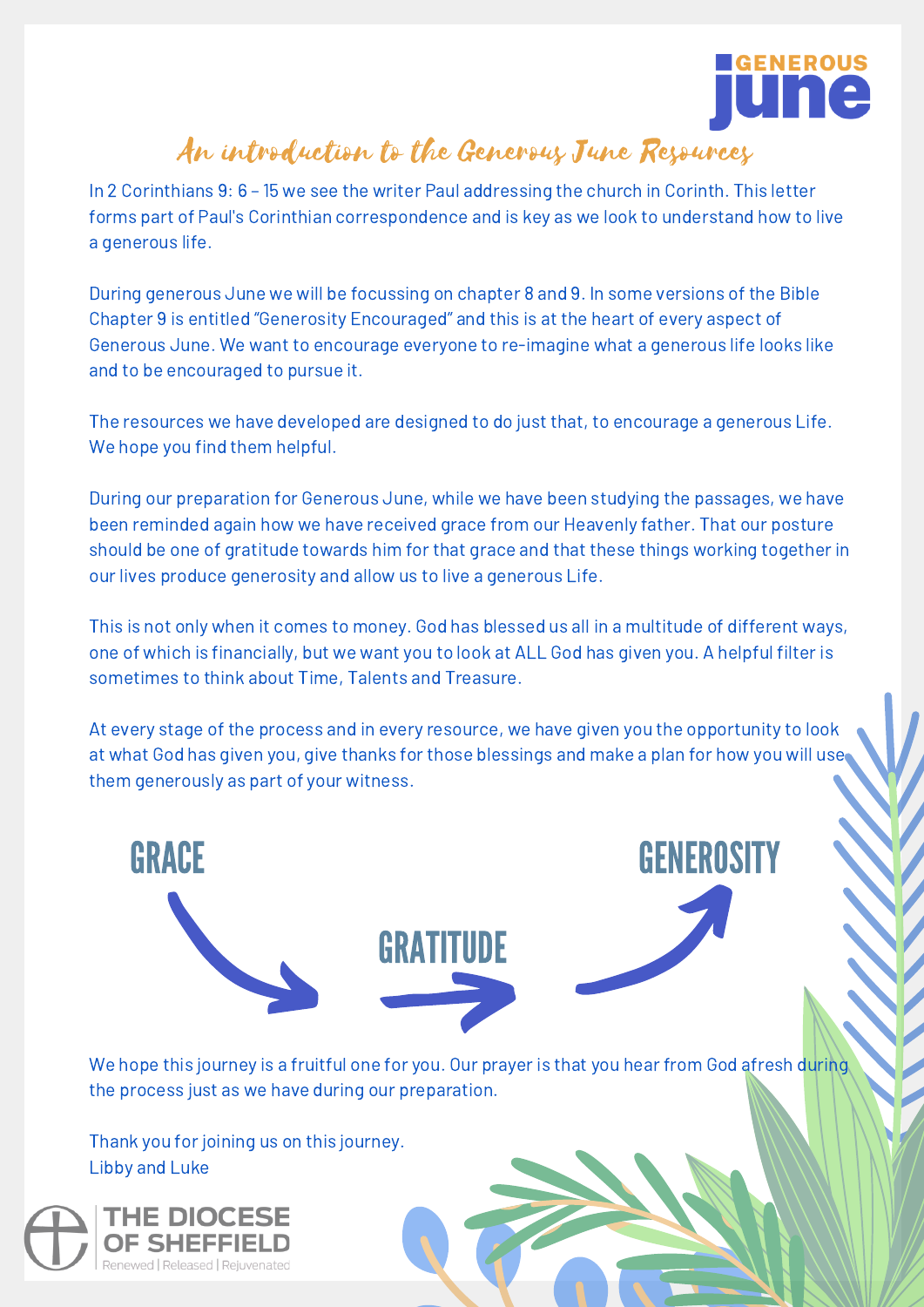

# An introduction to the Generous June Resources

# What we have created for you

We have designed several resources packs that we hope will be accessible and helpful as you explore generosity. Even though they may be titled for a specific age or stage we would encourage you to use as many of them as you like. These are not prescriptive but simply a guide.

#### The resources are:

- Daily podcasts
- 2 Sermons from our Bishops for the last two weeks of June.
- 4 week Small Group discussion guide

#### Resource packs for

- Seniors
- Youth
- Students
- Church leaders and PCC members
- Households of different shapes and sizes
- Households with young children